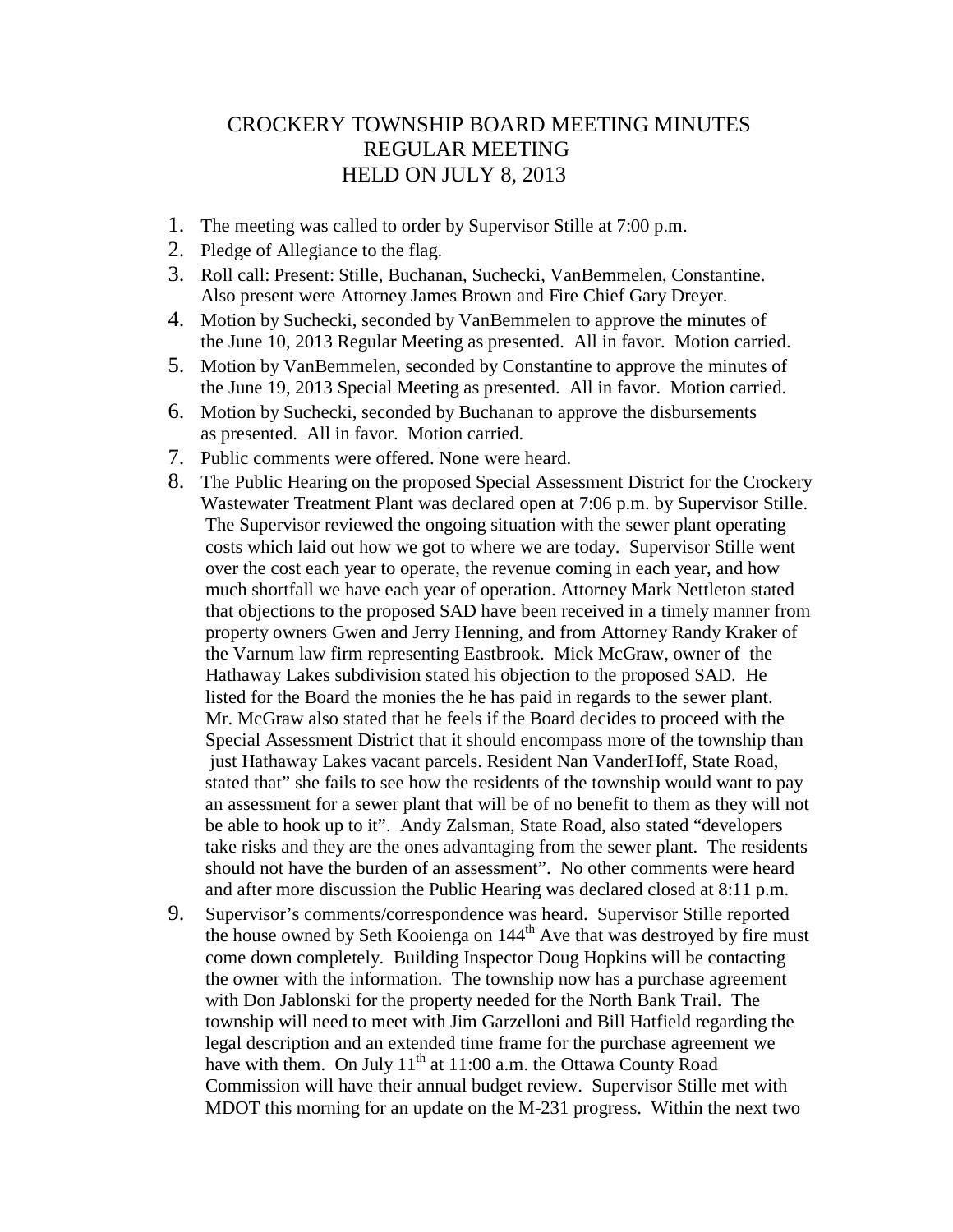weeks they will be switching the lanes on I-96. They will open 2 new ramps at 112<sup>th</sup>. The Board of Review will meet Tuesday, July 16th. Crockery has been notified that we have received a \$120,000.00 MNRTF grant for the purchase of property needed for phase 2 of the North Bank Trail. A FOIA request has been received by a law firm concerning the Planning Commission and Township Board's processes for reviewing and handling the soil and mineral extraction applications for the Rumptz and Boss properties.

- 10. Treasurer's Report was offered. Treasurer VanBemmelen reported that the auditor will be in later in September for an audit of the sewer fund. The MTA has sent a roster of officer candidates for MTA. They are requesting the townships approval.
- 11. Motion by VanBemmelen, seconded by Suchecki to approve the roster of candidates as presented by the Michigan Township Association. All in favor. Motion carried.
- 12. Clerk's Report was offered. No report was given.
- 13. Fire Chief's Report was offered. Chief Dreyer stated that the fire department has been reviewing 7 air pack manufacturers over the last year. They have gone back to the top three and reviewed them again and have placed an order for new air packs from Apollo Fire Equipment at a cost of \$121,193.98. The air packs will be paid for from the grant that was received. The board gave approval in June for the Chief to place the order due to an expected price increase the very near future. The FDAC will meet on July  $11<sup>th</sup>$ . There are two individuals from the fire department that have not been responding to calls or training. Discussions have been held with both firefighters. Since there has been no further communication or involvement from the firefighter, the Fire Chief is asking for their formal dismissal.
- 14. A review and discussion was held on the proposed Special Assessment Resolution No. 3 regarding the sewer plant.
- 15. Motion by VanBemmelen, seconded by Suchecki to table the Special Assessment District Resolution for sewer plant operations. Yes – 3, No- 2. Motion carried.
- 16. Motion by VanBemmelen, seconded by Suchecki to approve Ordinance 2013-01, An Ordinance To Amend Ordinance No. 2012-04 Entitled "An Ordinance To Regulate The Ignition, Discharge, And Use Of Consumer Fireworks; To Authorize Permits For The Use Of Display Fireworks; And To Provide Penalties For The Violation Thereof". Roll call: Constantine, Stille, VanBemmelen, Buchanan, Suchecki – Yes. Motion carried.
- 17. Motion by VanBemmelen, seconded by Buchanan to adopt Resolution 2013-17, Resolution Reaffirming the Supervisor's Salary. All in favor. Motion carried.
- 18. Motion by Constantine, seconded by Buchanan to adopt Resolution 2013-18, Resolution Reaffirming the Treasurer's Salary. All in favor. Motion carried.
- 19. Motion by VanBemmelen, seconded by Suchecki to adopt Resolution 2013-19, Resolution reaffirming the Clerk's Salary
- 20. Motion by Constantine, seconded by Buchanan to approve the bid from